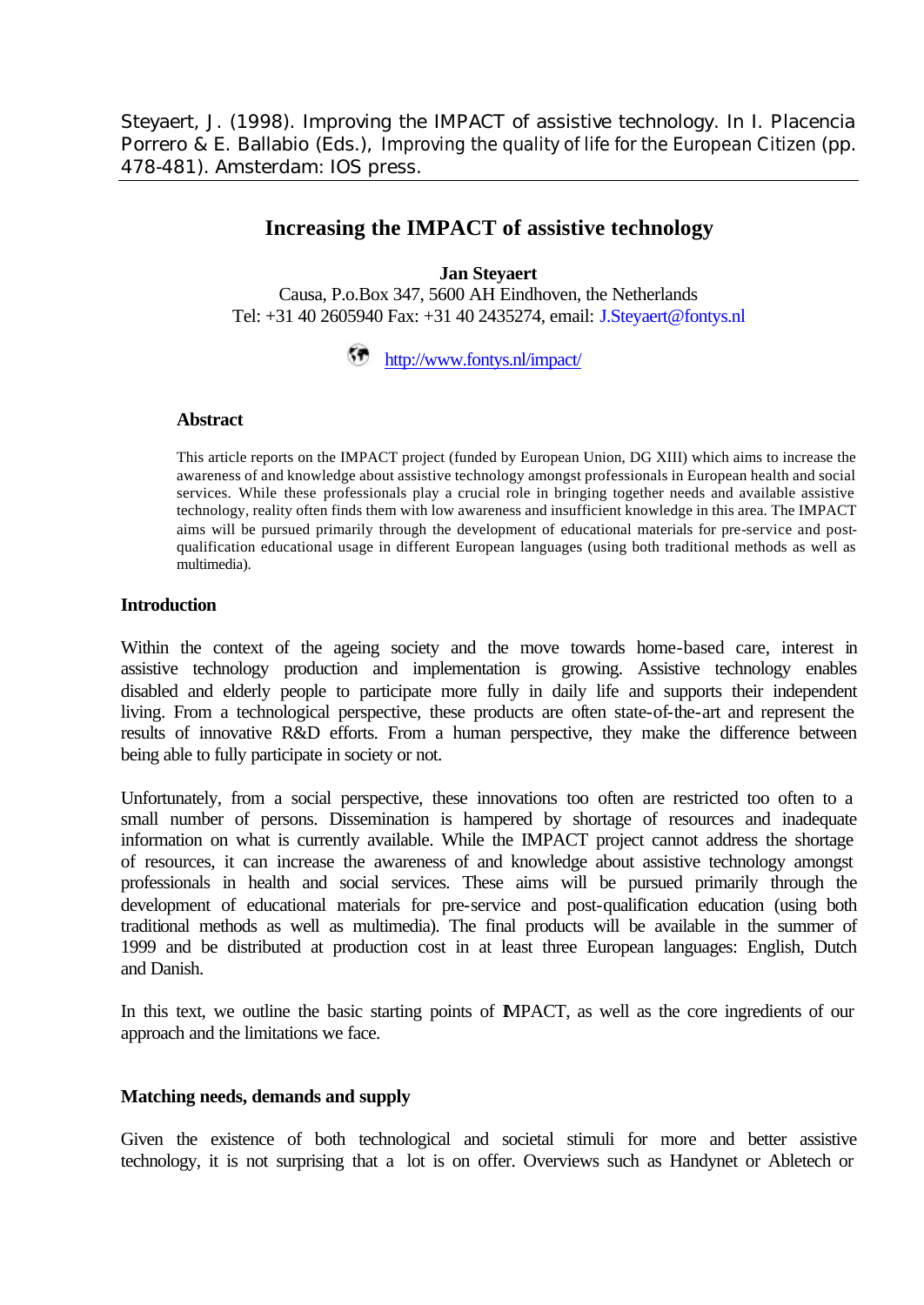even a catalogue of an average assistive technology provider illustrate the availability of many different products for many different activities or impairments. While this does not imply that the current available technology can no longer be improved or be expanded, it does indicate that many users can benefit from the available technology.

However, many more potentially could benefit but do not due to non-existing or bad use of assistive technology. Within the context of the current available assistive technology, there is potential for improved usage, both in quality and quantity of usage. Quality of usage can be improved by better implementation of assistive technology. Too often, a user acquires assistive technology that is hardly used due to lack of information, support or maintenance. Quantity of usage can be improved by increased awareness about assistive technology. Many users who can benefit from assistive technology do not actually use if, for several reasons. While the empirical data from the research into the non-take up of welfare benefits (van Oorschot 1995) may not be relevant to explain the non-take up of assistive technology, the theoretical models help us to identify the main reasons for non-take up. Significant elements are the stigmatizing effect of using assistive technology (e.g. not using visible hearing aids fearing to be labeled 'deaf'), the perceived complexity of the claiming process (documented by the recent HEART study into the European service delivery system in rehabilitation technology) and the lack of information about the available product or service. In addition to this, we may include the lack of resources explaining non-optimal usage of assistive technology, which is for obvious reasons less of an issue in the context of welfare benefits.

For many welfare benefits, a substantial amount of persons entitled to the benefit simply do not know about their entitlement and consequently never make a claim. Similarly, in assistive technology, many persons who would benefit from using a certain product or service do not use it because they simply to not know about its existence. In the assistive technology literature, this is time and again mentioned. Unfortunately, no substantial empirical research has been carried out to validate this assumption or analyse the details and dynamics of this non-take up of assistive technology. Although the work within the IMPACT project cannot substantiate our scholarly interest in this area, we do share the assumptions and wish to address them by increasing awareness about assistive technology.

### **ATI's, a new species**

The already mentioned HEART study (de Witte et al. 1994) establishes a model to describe the provision of assistive technology and allow a comparative study of these processes. The model identifies the following stages: initiative, assessment, typology of the solution, selection, authorisation for financing, delivery, management and follow-up. Clearly, in this process the specialist or assistive technology provider (ATP) plays a crucial role.

Our concern with this model is that it takes the initiative as a starting point, while there is ample indication that not all potential beneficiaries of assistive technology actually take this initiative. Hence, the model needs to be expanded by including a stage before the initiative is taken and users are in a situation where there is a need (difficulty to hear the television) but not yet the appropriate initiative (putting sound loud, disturbing spouses and neighbours rather than use head phones). Herein, the users of assistive technology play a crucial role. These may be the end-users themselves, being elderly, disabled or other persons. Equally, this includes other persons such as spouses, neighbours, family or voluntary help. All have in common that they are confronted with an impairment in the specific situation of a particular person, an impairment that can be avoided becoming a disability by applying assistive technology.

Whilst recognizing the ATP's and users as stakeholders in the process that matches needs and supply of assistive technology, the model needs further elaboration to include professional carers.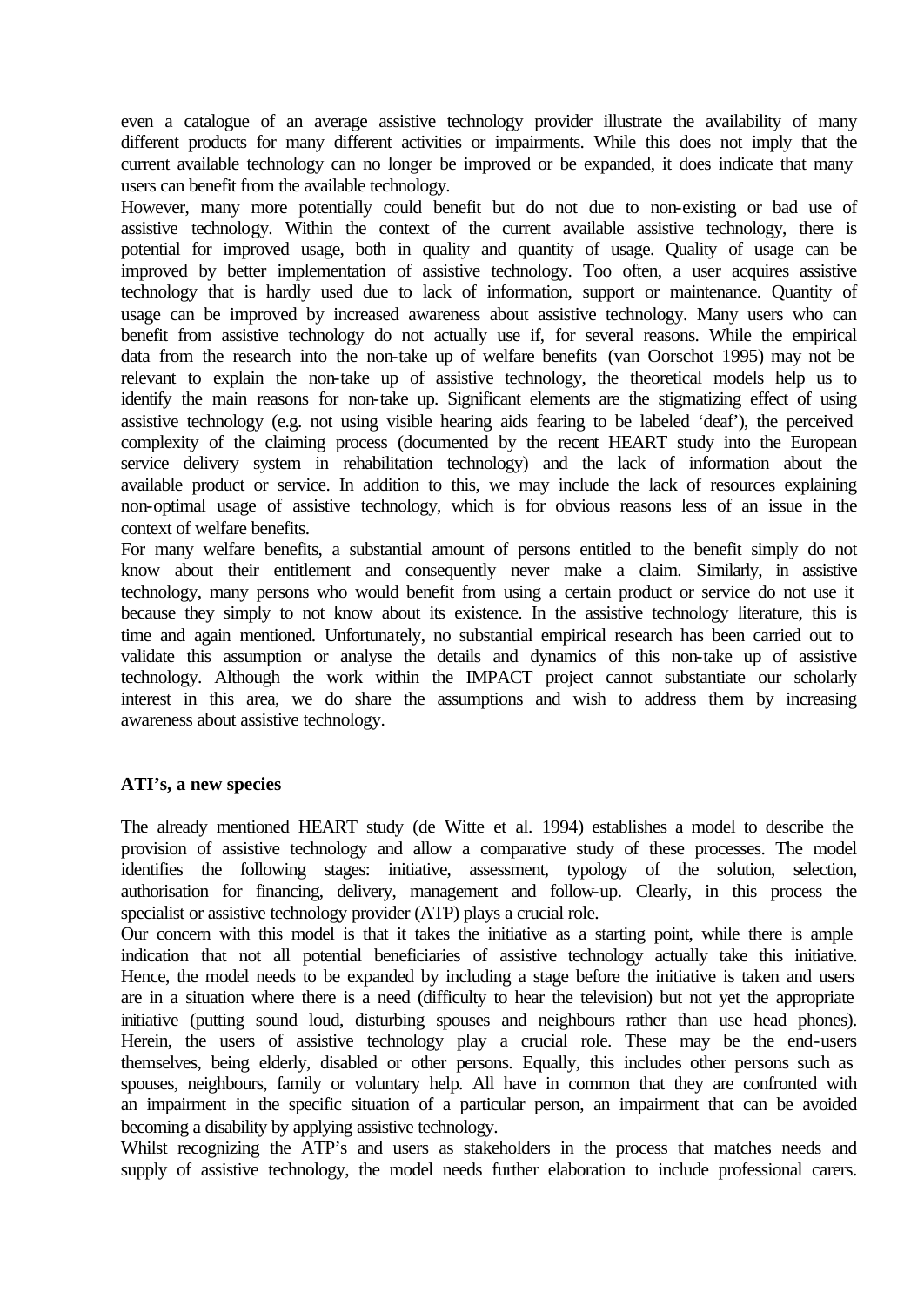In reality, users are regularly secondary consumers and professionals the true decision makers. Although a lot has changed for the better since the phenomena of secondary consumerism was first circumscribed by Richard Titmuss (Titmuss 1968), professionals still hold an important position of gatekeeper in health and social care, whether by design (e.g. as care manager) or de facto.

We have labeled these professional carers ATI's or assistive technology intermediaries. They are the professional carers that are not specialists in assistive technology but through their daily work are confronted with persons struggling with impairments. Significant professions that have an ATI role are GP's, home carers and social workers, but also occupational therapists, hospital nurses and the like.

These ATI's in practice lack basic knowledge about assistive technology but act as important gateways. By providing simple information, they can initiate a user's interest in certain types of assistive technology, overcoming unawareness of this product's existence (e.g. helping hand, ADL tools or alarm systems) or reduce stigma associated with its use (e.g. hearing or walking aids). To the extent they do not perform these tasks due to lack of awareness, familiarity or information about assistive technology, they do not facilitate but hamper an optimal match of needs and technology.

### **Increasing awareness and facilitating good practice**

Realising that many and increasing calls and expectations are being made on professionals, the modest aim of IMPACT is to produce learning material to stimulate awareness about and familiarity with assistive technology amongst European caring professionals. This learning material will consist of multi-product courseware, including paper-based student's and instructor's manuals, case studies and educational multimedia on CD-ROM. Additional educational material such as a video or the simulation spectacles of the Royal National Institute for the Blind (RNIB) might be included.

The material will be developed mainly for usage in pre-service training in higher education circumstances or post-qualification training. Whilst educational multimedia is also promising easy delivery of self-study material, our initial interviews with caring professionals indicated self-study to be an endangered species. Consequently, it will not be our main priority.

### **Limitations and challenges of educational products**

The production of our educational material faces a number of significant challenges, being the depth and scope of the material, the sustainability of the contents and the way linguistic and professional diversity is dealt with.

The depth and scope of the courseware is a critical factor not only in the production costs but also in the (time) investment the student will be expected to make in grasping a proper understanding of the covered material. Both pre-service and post-qualification training determine the limits in this. In basic *pre-service training* of caring professionals, assistive technology unfortunately does not usually form part of the curriculum. At best, it is integrated as a subject in other courses. The time available to convey information on assistive technology is hence limited. While *post-qualification training* is not guided by official curricula, our initial exploratory interviews made it clear that assistive technology does not feature on this agenda, apart from the rare exceptions or submerged in other subject matters. Hence, the depth and scope of our material cannot be too large so as to make our products too extensive for real usage in the targeted circumstances.